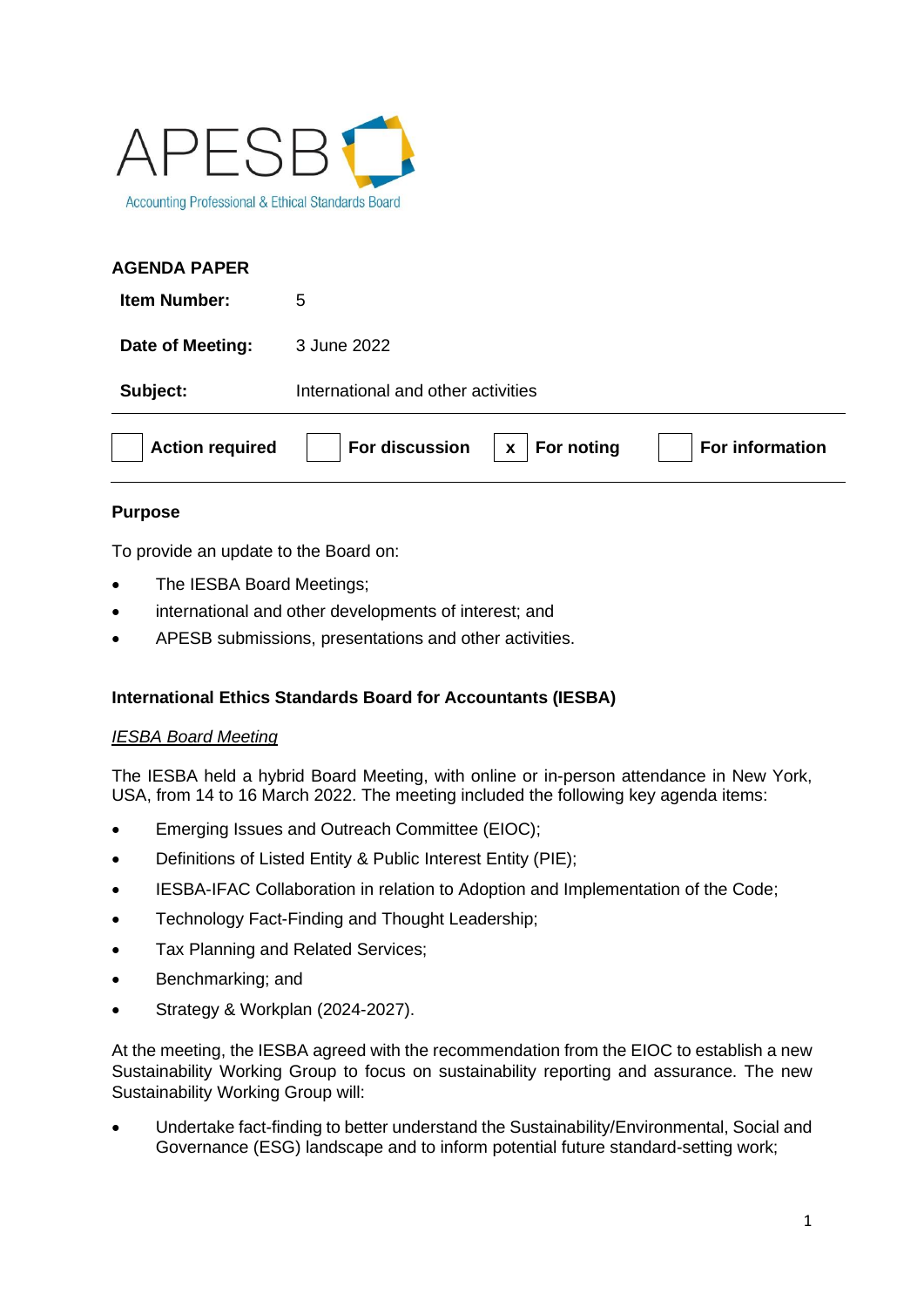- Advise IESBA Staff on the development of guidance to highlight existing provisions in the [International Code of Ethics for Professional Accountants \(including International](https://www.ethicsboard.org/standards-pronouncements)  [Independence Standards\)](https://www.ethicsboard.org/standards-pronouncements) (the IESBA Code) that are relevant to addressing ethical concerns relating to sustainability reporting and assurance, especially the issue of "greenwashing."
- Review the Code to identify potential areas for enhancement to maintain its robustness and relevance to sustainability reporting and assurance.

The IESBA Board received updates across its current projects, which are summarised in the highlights of the IESBA March 2022 Board Meeting set out at Agenda 5 (a). APESB's CEO attended the IESBA Meeting in his capacity as an IESBA Board member.

The next IESBA Board Meeting will be held on 6-8 June 2022 as a hybrid meeting.

#### Other IESBA updates

#### *IESBA addresses independence expectations in Group Audits*

The IESBA released on 28 February 2022, the Exposure Draft *[Proposed Revisions to the](https://www.ethicsboard.org/publications/proposed-revisions-code-relating-definition-engagement-team-and-group-audits)  [Code Relating to the Definition of Engagement Team and Group Audits](https://www.ethicsboard.org/publications/proposed-revisions-code-relating-definition-engagement-team-and-group-audits)* for public comment. Comments are required by 31 May 2022.

The proposed revisions establish provisions that address independence considerations for firms and individuals involved in an engagement to perform an audit of group financial statements and change the definition of an engagement team to align with the International Standard on Auditing (ISA 220) *Quality Management for an Audit of Financial Statements*. Further details can be found in the IESBA's [media release.](https://www.ethicsboard.org/news-events/2022-02/iesba-addresses-independence-expectations-group-audits)

#### *IESBA Technology Experts Group Members Appointed*

In mid-March 2022, the Technology Working Group of IESBA announced the members of the IESBA Technology Experts Group (TEG). The group will provide advice to assist IESBA's Technology Working Group's fact-finding work deliverables.

The TEG will be chaired by IESBA Member and Chair of the Technology Working Group, Mr. [Brian Friedrich](https://www.ifac.org/bio/brian-friedrich) and will receive technical staff support from Mr Jon Reid, APESB's Senior Technical Manager. Further details on the TEG members can be found in the IESBA's [media](https://www.ethicsboard.org/news-events/2022-03/iesba-technology-experts-group-members-appointed-0)  [release.](https://www.ethicsboard.org/news-events/2022-03/iesba-technology-experts-group-members-appointed-0)

#### *IESBA's Webinar on the proposed technology-related revisions to the Code*

On 5 April 2022, the IESBA hosted a one-hour webinar on the exposure draft [Proposed](https://www.ethicsboard.org/publications/proposed-technology-related-revisions-code)  [Technology-related Revisions to the Code,](https://www.ethicsboard.org/publications/proposed-technology-related-revisions-code) which includes changes to the IESBA Code. Click [here](https://www.youtube.com/watch?v=0RramL_gJ4M) to watch the Webinar or further details are in the IESBA's [media release.](https://www.ethicsboard.org/news-events/2022-04/now-available-watch-iesbas-global-webinar-proposed-technology-related-revisions-code)

#### *Global Ethics Board expands universe of entities that are Public Interest Entities*

The IESBA released a [revised definition of a PIE](https://www.ethicsboard.org/publications/final-pronouncement-revisions-definitions-listed-entity-and-public-interest-entity-code) together with other revised provisions in the IESBA Code.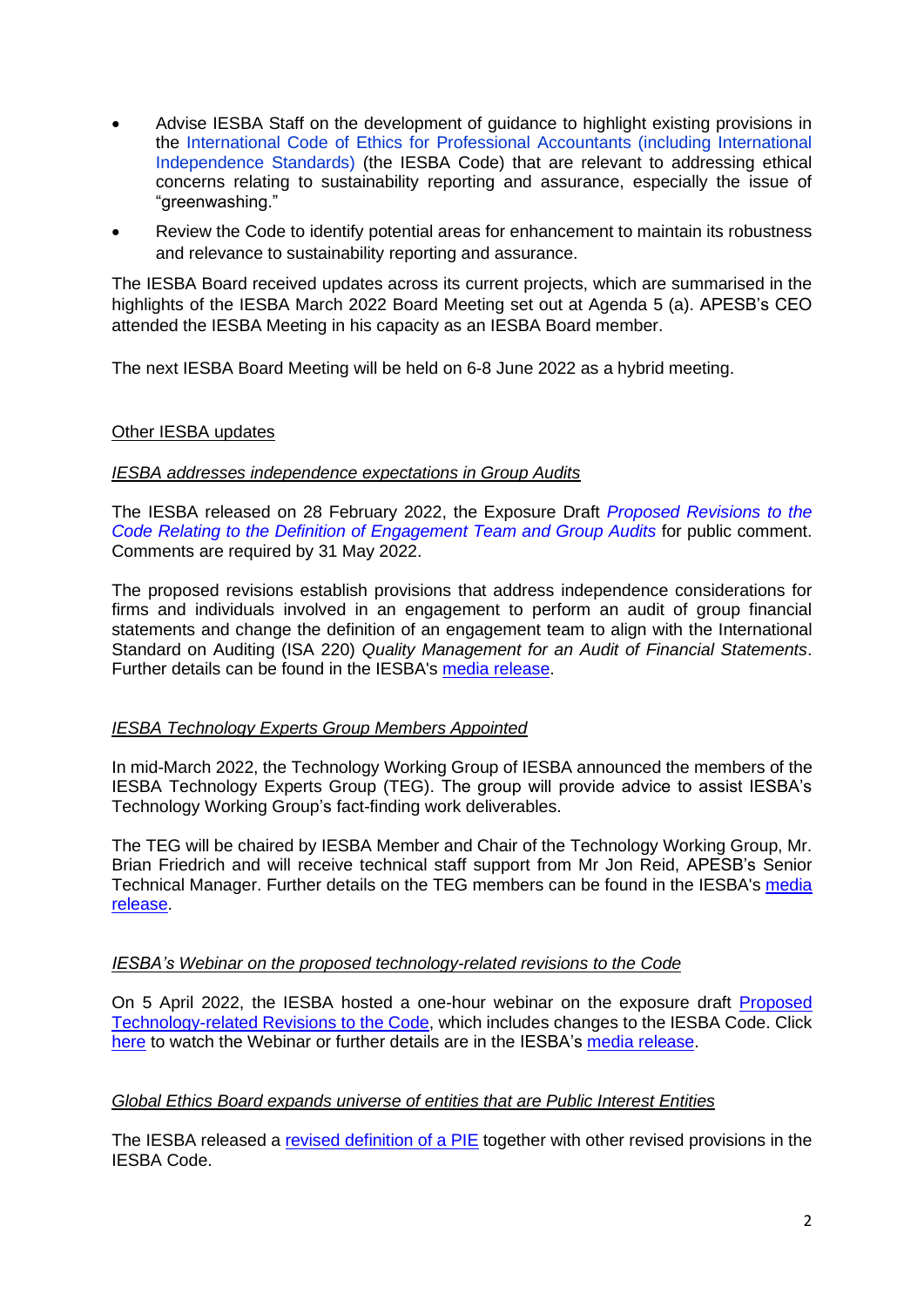The revised provisions specify a broader list of entities as PIEs whose audits should be subject to additional independence requirements to meet stakeholders' needs and provide guidance on factors to consider when determining the level of public interest in an entity.

The revised PIE definition and related provisions become effective for audits of financial statements for periods beginning on or December 15, 2024. Early adoption is permitted and encouraged. Further details can be found in the IESBA's [media release.](https://www.ethicsboard.org/news-events/2022-04/global-ethics-board-expands-universe-entities-are-public-interest-entities)

### *Looking Beyond 2023! IESBA calls for stakeholder input on future strategy*

In April 2022, the IESBA released a [public survey](https://www.ethicsboard.org/publications/iesba-strategy-survey-2022) seeking broad stakeholder input to inform the development of its Strategy and Work Plan (SWP) 2024-2027. The survey seeks input from all stakeholders on what key trends, developments or issues the IESBA should consider as it begins developing its SWP 2024 – 2027. Responses are requested by **Friday, July 8, 2022**.

The SWP is expected to be finalized by the end of 2023 for release in early 2024. Further details can be found in the IESBA's [media release.](https://www.ethicsboard.org/news-events/2022-04/looking-beyond-2023-iesba-calls-stakeholder-input-future-strategy)

### *Recording of the IESBA's Webinar on the proposed revisions relating to the definition of engagement team and group audits*

The IESBA hosted two global webinars on 11 April and 19 April on the Board's exposure draft, *Proposed Revisions to the Code relating to the Definition of Engagement Team and Group Audits*. Further details can be found in IESBA's [media release.](https://www.ethicsboard.org/news-events/2022-04/now-available-watch-iesbas-global-webinar-proposed-revisions-relating-definition-engagement-team-and)

Below are the links for the Webinar:

- Click [here](https://www.youtube.com/watch?v=G_Wdk4pqCfA) to watch the 11 April Webinar.
- Click [here](https://www.youtube.com/watch?v=a69w7H-39QI) to watch the 19 April Webinar.

### *IESBA staff releases benchmarking report comparing the international independence standards with US SEC and PCAOB Independence Rules*

On 6 May 2022, the IESBA released the report *[Benchmarking International Independence](https://www.ethicsboard.org/publications/benchmarking-international-independence-standards)  [Standards Phase 1 Report: Comparison of IESBA and US SEC/PCAOB Frameworks](https://www.ethicsboard.org/publications/benchmarking-international-independence-standards)*. The publication details the findings of comparing the independence requirements applicable to audits of financial statements of public interest entities (PIE)s in the *International Code of Ethics for Professional Accountants (including International Independence Standards)* (the Code) with the relevant rules of the US Securities and Exchange Commission (SEC) and the US Public Company Accounting Oversight Board (PCAOB).

The benchmarking study promotes awareness of the Code and highlights the similarities and key differences between the Code and the US SEC and PCAOB rules. It also further examines the permissibility of non-assurance services to audit clients, fees, long association with an audit client and business financial relationships. Further details can be found in IESBA's media [release.](https://www.ethicsboard.org/news-events/2022-05/iesba-staff-releases-benchmarking-report-comparing-international-independence-standards-us-sec-and)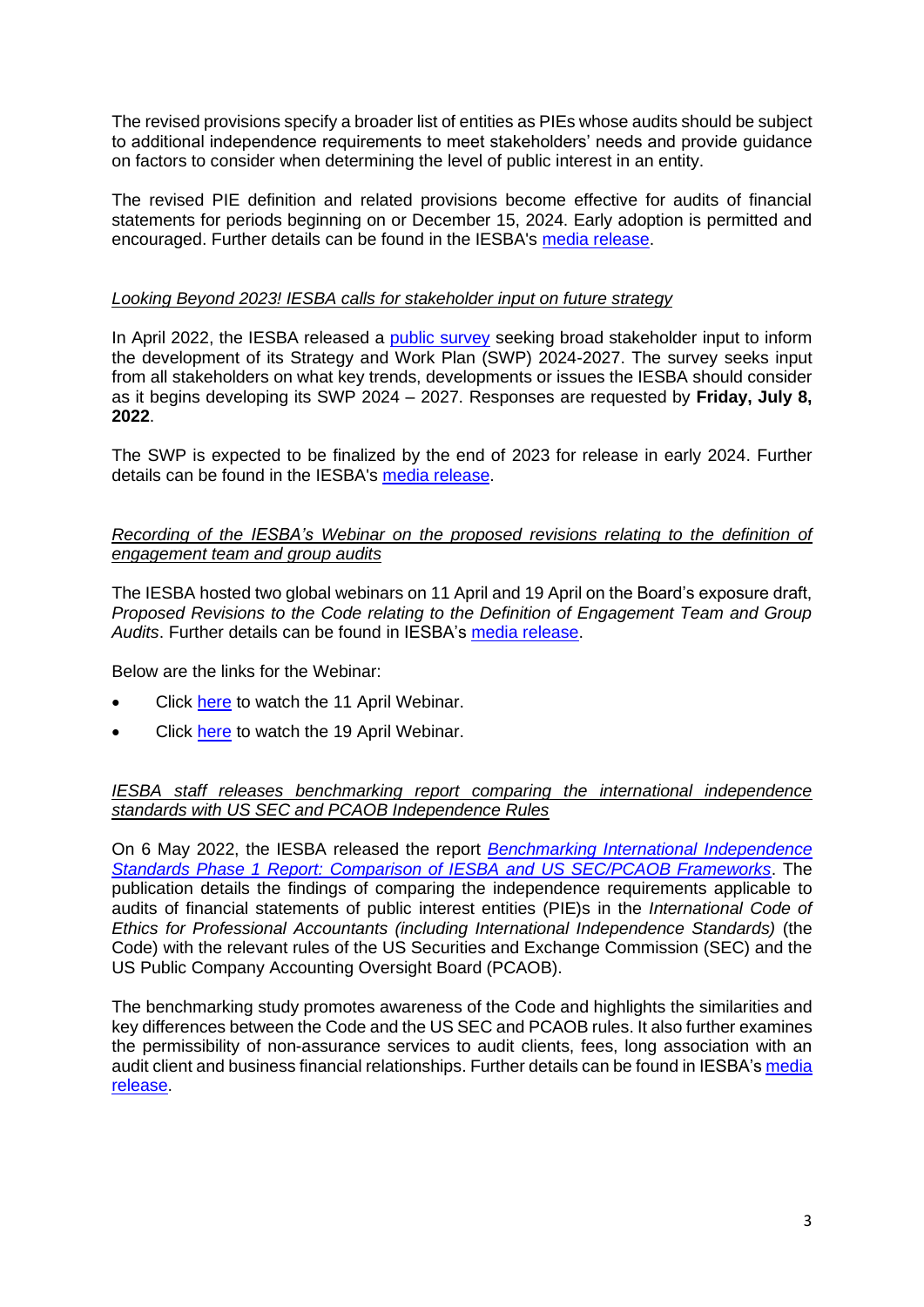#### *Upcoming IESBA webinar on the expansion of the definition of a Public Interest Entity*

IESBA will hold a global webinar on its recently released pronouncement Revisions to the *[Definitions of Listed Entity and Public Interest Entity in the Code](https://www.ethicsboard.org/publications/final-pronouncement-revisions-definitions-listed-entity-and-public-interest-entity-code)* on 25 May 2022. Further details can be found on IESBA's [media release](https://www.ethicsboard.org/news-events/2022-04/less-2-weeks-global-ethics-board-hold-webinar-recent-expansion-definition-public-interest-entity) or click here to [register.](https://ifac-org.zoom.us/webinar/register/WN_5p4seYauSlmbNEcp4Kz_pw)

#### *IESBA releases report on accomplishments for 2020-2021*

On 4 May 2022, the IESBA released the Report, *[Elevating Ethics and Independence](https://www.ethicsboard.org/publications/report-iesba-accomplishments-2022-2021)  [Standards for a Complex World](https://www.ethicsboard.org/publications/report-iesba-accomplishments-2022-2021),* summarising the Board's accomplishments for 2020 and 2021.

The report showcases the progress IESBA made on behalf of the public interest during a time of great uncertainty and provides an overview of the IESBA's extensive stakeholder outreach efforts. More details can be found in the IESBA's [media release.](https://www.ethicsboard.org/news-events/2022-05/iesba-releases-report-accomplishments-2020-2021)

#### *IESBA National Standards Setters NSS*

APESB CEO Channa Wijesinghe and APESB Principal, Jacinta Hanrahan represented APESB at the IESBA NSS meeting held via video conference on 10 May 2022. The IESBA NSS meeting focused on two key topics – sustainability and IESBA's benchmarking project. The update on sustainability developments included presentations from the US Securities Exchange Commission (SEC), the European Commission and the International Sustainability Standards Board (ISSB).

IESBA also provided an update on the key outcomes of Phase1 of the Benchmarking to compare the International Independence Standards against the independence rules of the US SEC and Public Company Accounting Oversight Board (PCAOB).

### **International and Other Developments**

#### *International Audit and Assurance Board (IAASB)*

#### *IAASB Quarterly Meeting*

The IAASB hosted its March Board meeting in a hybrid format over the period of 14-18 March, followed by entirely virtual sessions on 23 March 2022.

The Board approved the project proposal to undertake a narrow scope maintenance of standards project on listed entity and PIE. In addition, the project is to respond to recent revisions to the IESBA Code as a result of their project on the Definition of Listed Entity and PIE.

In addition, the Board discussed the proposal to amend ISA 700 (Revised) for a firm to disclose whether relevant ethical requirements for independence for certain entities, such as PIEs, have been applied. An Exposure Draft will be presented for discussion for the June 2022 IAASB meeting. Further details can be found in the [IAASB March](https://www.ifac.org/system/files/meetings/files/IAASB-March-2022-Meeting-Highlights-Final.pdf) 2022 highlights.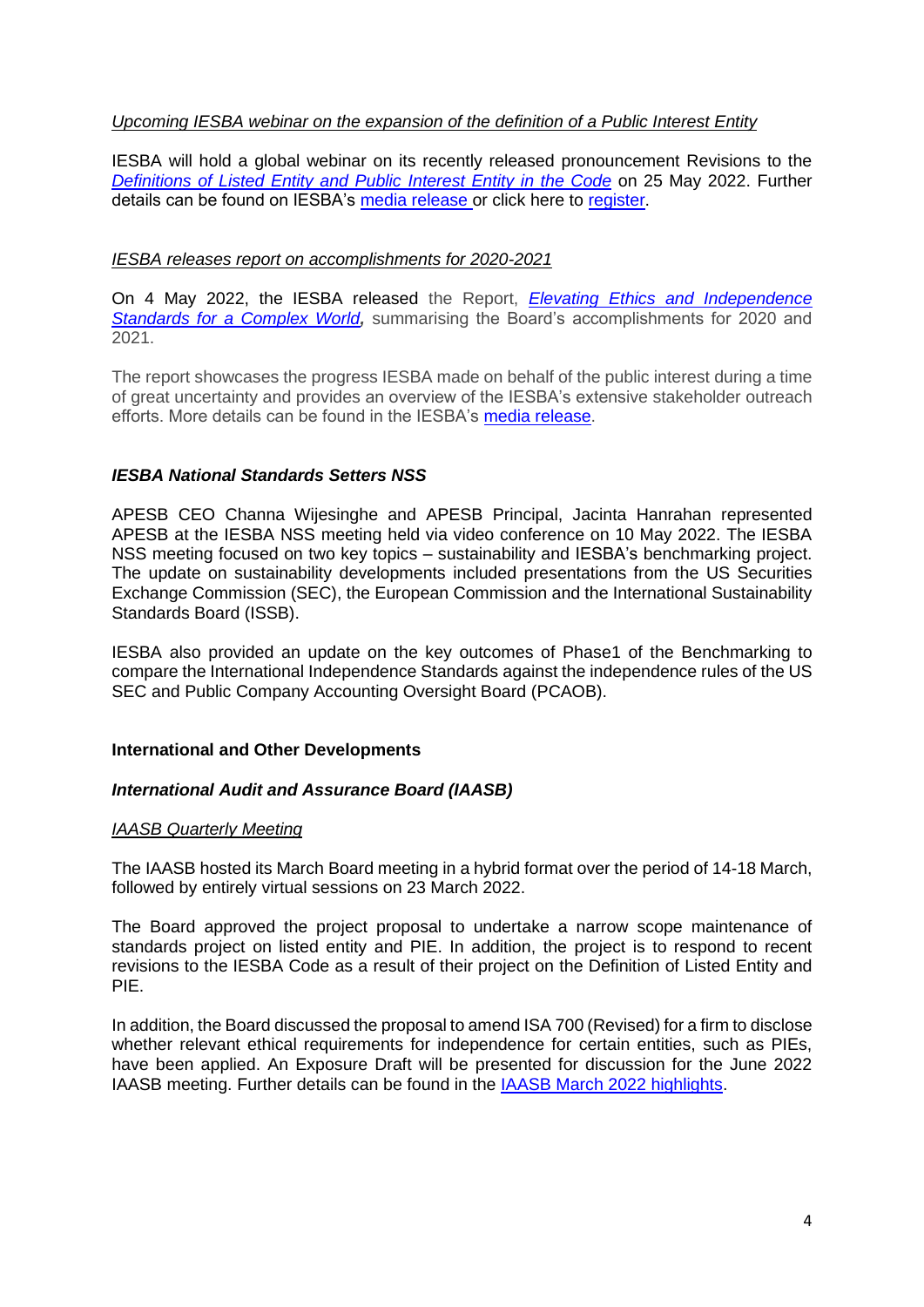# *The IAASB modernises its standard for Group Audits in support of audit quality*

The International Auditing and Assurance Standards Board (IAASB) released [International](https://www.iaasb.org/publications/international-standard-auditing-600-revised-special-considerations-audits-group-financial-statements)  [Standard on Auditing \(ISA\) 600](https://www.iaasb.org/publications/international-standard-auditing-600-revised-special-considerations-audits-group-financial-statements) on 7 April 2022. Due to the complexity of Group audits, the revised standards address special considerations to an audit of group financial statements and enhance the quality of group audit engagements. The changes in the standard build off other recent IAASB revisions, such as the revisions to the quality management standards. Further details can be found in IAASB's [media release.](https://www.iaasb.org/news-events/2022-04/iaasb-modernizes-its-standard-group-audits-support-audit-quality)

# *A New IAASB Fact sheet addresses the Engagement Team definition*

The International Auditing and Assurance Standards Board (IAASB) released [a new fact sheet](https://www.iaasb.org/publications/isa-220-revised-definition-engagement-team-fact-sheet) to clarify the updated definition of 'engagement team' on 2 May 2022. The fact sheet also includes a diagram to guide users through who is included and excluded in the 'engagement team.' Further details can be found in IAASB's [media release.](https://www.iaasb.org/news-events/2022-05/new-iaasb-fact-sheet-addresses-engagement-team-definition)

# *International Federation of Accountants (IFAC)*

## *IFAC Releases New Exploring the IESBA Code Instalment Focused on Technology*

In March 2022, IFAC released a new resource, ["Exploring the IESBA Code, A Focus on](https://www.ifac.org/knowledge-gateway/supporting-international-standards/publications/exploring-iesba-code-focus-technology-artificial-intelligence)  [Technology: Artificial Intelligence,](https://www.ifac.org/knowledge-gateway/supporting-international-standards/publications/exploring-iesba-code-focus-technology-artificial-intelligence)" The two page publication addresses the potential ethics issues when professional accountants use or implement artificial intelligence. It also highlights the application of the fundamental principles and conceptual framework of the *International Code of Ethics for Professional Accountants (including International Independence Standards)* (the Code). Further details can be found in the IFAC [media release.](https://www.ifac.org/news-events/2022-03/ifac-releases-new-exploring-iesba-code-installment-focused-technology)

### *New IFAC Audit Fees Survey Reveals Audit, Tax, Other Services Insights*

IFAC published *[Audit Fees Survey 2022: Understanding Audit and Non-Audit Service Fees,](https://www.ifac.org/knowledge-gateway/contributing-global-economy/publications/audit-fees-survey-2022)  [2013-2020](https://www.ifac.org/knowledge-gateway/contributing-global-economy/publications/audit-fees-survey-2022)* on 25 April 2022 to quantify audit fees as a percentage of corporate revenue and compare the information across a range of mega-cap, large-cap, mid-cap, small-cap and micro-cap entities trading on the US, Canadian and European stock exchange in nine industries from 2013 to 2020. Further details can be found in the IFAC [media release.](https://www.ifac.org/news-events/2022-04/new-ifac-audit-fees-survey-reveals-audit-tax-other-services-insights)

### *CPA Canada, ICAS, IESBA and IFAC Release Fourth and Final Publication in Series Exploring Ethics in an Era of Complexity and Digital Change*

Chartered Professional Accountants of Canada (CPA Canada), the Institute of Chartered Accountants of Scotland (ICAS), the International Ethics Standards Board for Accountants (IESBA), and the International Federation of Accountants (IFAC) published [Mindset and](https://www.ifac.org/knowledge-gateway/building-trust-ethics/publications/mindset-and-enabling-skills-professional-accountants-paper-4)  [Enabling Skills of Professional Accountants –](https://www.ifac.org/knowledge-gateway/building-trust-ethics/publications/mindset-and-enabling-skills-professional-accountants-paper-4) A Competence Paradigm Shift which recognises technological literacy is essential for professional accountants and the need to shift their education and training to build new skills for the future to remain relevant. Further details can be found in the IFAC [media release.](https://www.ifac.org/news-events/2022-04/cpa-canada-icas-iesba-and-ifac-release-fourth-and-final-publication-series-exploring-ethics-era)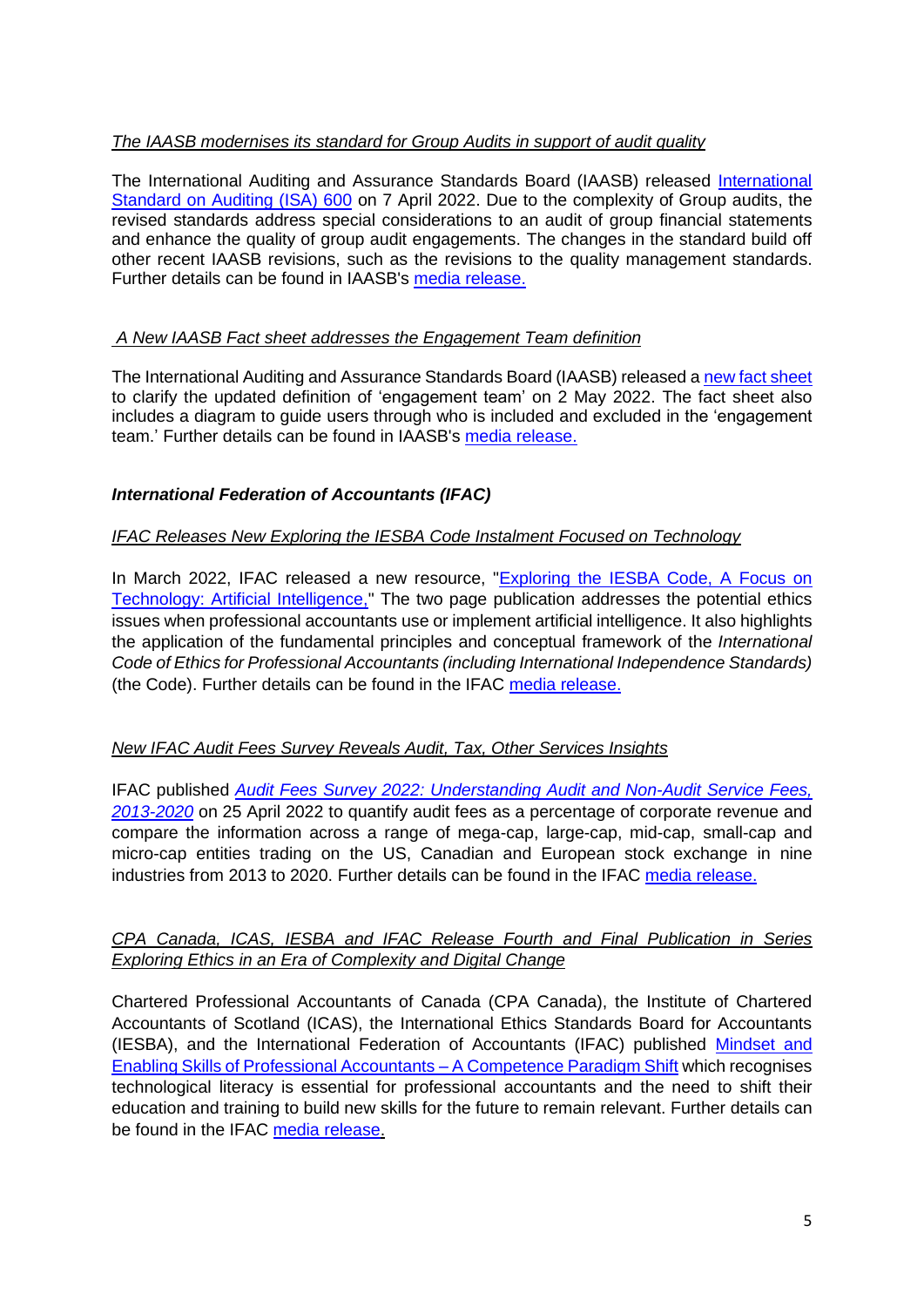### *US Securities and Exchange Commission*

### *Big Four Accounting Firms Come under Regulator's Scrutiny*

US SEC has launched an investigation into how accounting firms manage conflicts of interest caused by the sale of non-audit services that will undermine their ability to conduct independent reviews of Public Companies' financial statements.

US SEC Enforcement director Gurbir Grewal presented at the national conference of auditors in December, stating their commitment to target "deficient auditing by auditors." About fortyseven companies in the S&P 500 index paid significant non-audit fees to firms that provide audit services. Further details can be found on The Wall Street Journal [website.](https://www.wsj.com/articles/big-four-accounting-firms-come-under-regulators-scrutiny-11647364574)

# *Financial Reporting Council UK (FRC UK)*

## *KPMG to be fined £14m for forging documents over Carillion audit*

The Guardian News has reported the FRC UK will fine KPMG £14.4m for providing false and misleading information and documents to the FRC. Over the upcoming weeks, the FRC will consider the individual KPMG staff and partners' penalties which are expected to include an exclusion period from the audit profession and monetary fines.

The media reports that Mr Peter Meehan, Carillion's audit partner, will be banned from the accounting and auditing sector for 15 years with a fine of at least £400,000. Three other KPMG staff are expected to be excluded from the industry for 12 years with a £100,000 fine each. In addition, a junior member of the team could face a four-year exclusion and a £50,000 fine. Further details can be found in the following news articles:

- [KPMG to be fined £14m for forging documents over Carillion audit;](KPMG%20to%20be%20fined%20£14m%20for%20forging%20documents%20over%20Carillion%20audit) and
- [KPMG's Carillion case should worry juniors across the City.](https://www.ft.com/content/8bd9587b-e5df-4b68-a108-8bafeddc9669)

# *The Monitoring Group (MG)*

## *Monitoring Group Publishes "The Value of High-Quality Audits and the Importance of Funding an Independent Multi-stakeholder International Standard-Setting Structure"*

In April 2022, the Monitoring Group (MG) published a paper *[The Value of High-Quality Audits](https://www.iosco.org/about/monitoring_group/pdf/2022-04-The-Value-of-High-Quality-Audits-and-the-Importance-of-Funding-an-Independent-Multi-stakeholder-International-Standard-setting-Structure.pdf)  [and the Importance of Funding an Independent Multi-stakeholder International Standard](https://www.iosco.org/about/monitoring_group/pdf/2022-04-The-Value-of-High-Quality-Audits-and-the-Importance-of-Funding-an-Independent-Multi-stakeholder-International-Standard-setting-Structure.pdf)[setting Structure](https://www.iosco.org/about/monitoring_group/pdf/2022-04-The-Value-of-High-Quality-Audits-and-the-Importance-of-Funding-an-Independent-Multi-stakeholder-International-Standard-setting-Structure.pdf)* that highlights the importance of having a sustainable long term multistakeholder funding mechanism that supports the independence of the international audit and ethics standards and the benefits to the financial statement users from high-quality audits. Further details are available in the MG [media release.](https://www.iosco.org/about/monitoring_group/pdf/2022-04-Monitoring-Group-Publishes-The-Value-of-High-Quality-Audits-and-the-Importance-of-Funding-an-Independent-Multi-stakeholder-International-Standard-setting.pdf)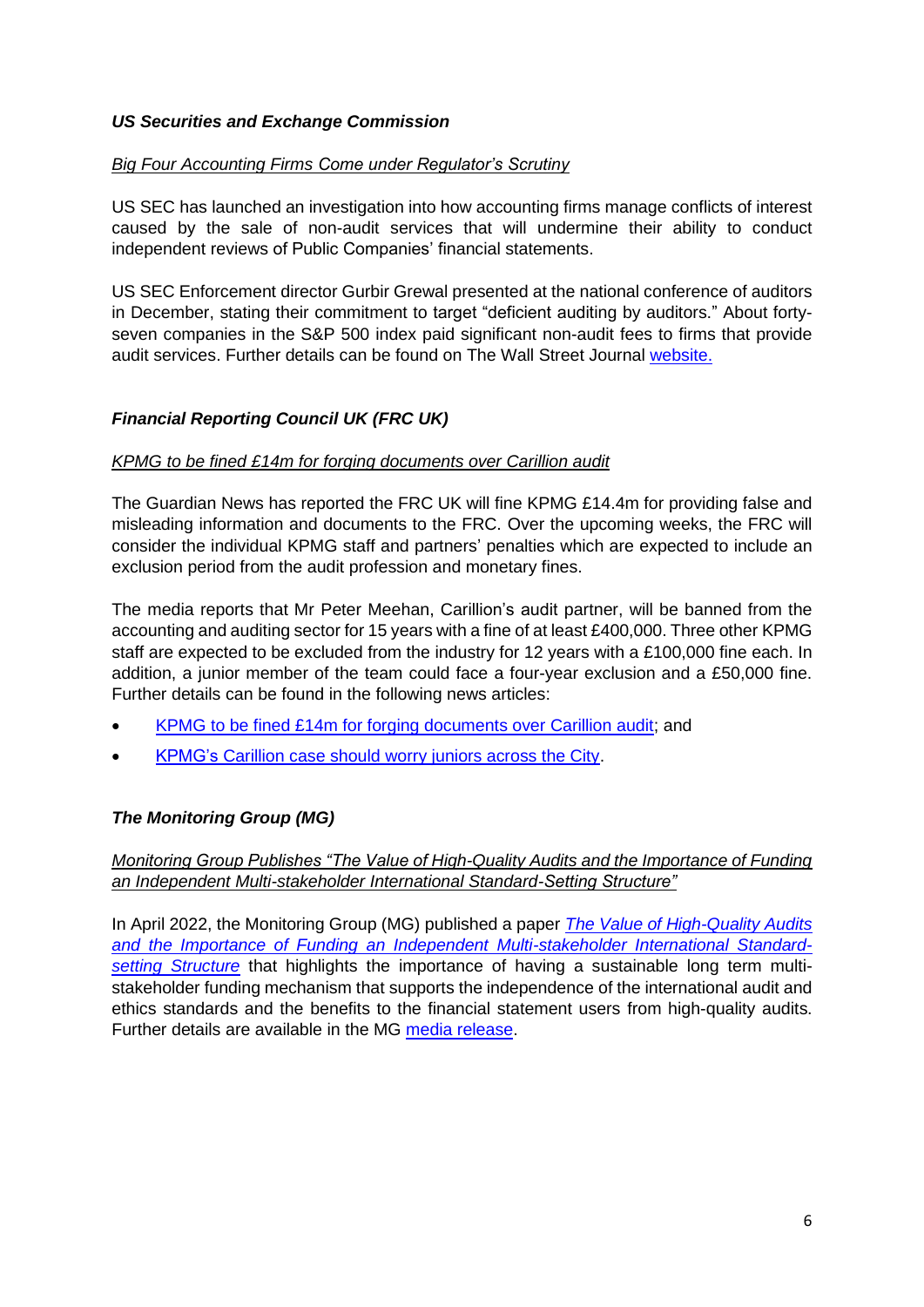### *External Reporting Board (XRB), New Zealand*

#### *XRB appoints ESG specialist as Chair of Auditing and Assurance Standards Board*

The External Reporting Board (XRB) has announced the appointment of Ms Marje Russ as the new Chair of the XRB's Auditing and Assurance Standards Board. Ms Russ will replace outgoing Chair Robert Buchanan who ends a 6-year tenure as Chair at the end of June 2022.

Ms Russ has been a member of the XRB's Auditing and Assurance Standards Board since 2013 and has a background in environmental and resource management. Further details can be found in the XRB [media release.](https://www.xrb.govt.nz/news/latest-news/)

## *Australian Securities & Investments Commission (ASIC)*

#### *ASIC acts against SMSF auditors*

On 7 March 2022, ASIC has accepted voluntary cancellations or imposed conditions on the registration of several SMSF auditors to main the integrity of self-managed superannuation funds (SMSFs) audits.

18 SMSF auditors were referred to ASIC by the Australian Taxation Office (ATO) for breaching the independence requirements under APES 110 Code *of Ethics for Professional Accountants*  because of their involvement in reciprocal audit arrangements*.* Further details are available in the ASIC [media release.](https://asic.gov.au/about-asic/news-centre/find-a-media-release/2022-releases/22-042mr-asic-acts-against-smsf-auditors-involved-in-reciprocal-audit-arrangements/) 

In addition to the 18 SMSF auditors that ASIC has acted against because of their involvement in reciprocal audit arrangements, ASIC has taken action against another 19 SMSF auditors since 1 July 2021. As a result, 12 SMSF auditors were deregistered, and seven others registrations were imposed with additional conditions.

For seven of those deregistered, ASIC chose to accept voluntary cancellations as negotiated outcomes. The action resulted from breaches of auditing and assurance standards, independence requirements and registration conditions. Further details are available in the ASIC [media release.](https://asic.gov.au/about-asic/news-centre/find-a-media-release/2022-releases/22-075mr-asic-acts-against-19-smsf-auditors/) 

#### *Auditor's registration suspended due to involvement in Big Un Limited audit*

On 17 March 2022, Jakin Leong Loke, a former member of Big Un Limited's audit team, had his company (Ecovis Clark Jacobs) auditor registration suspended for 12 months by the Companies Auditors Disciplinary Board (CADB).

Mr Loke was involved in the audit of the 2017 financial statements of Big Un Limited, which was a public company listed on the ASX. One of the partners of Ecovis Clark Jacobs (ECJ) was the company secretary of Big Un. The conflict of interest has affected his and ECJ's independence to perform the audit and was not identified. The CADB also found Mr Loke has not obtained sufficient audit evidence for the accounting records provided by Big Un's to support their ongoing viability. Further details are available in the ASIC media release.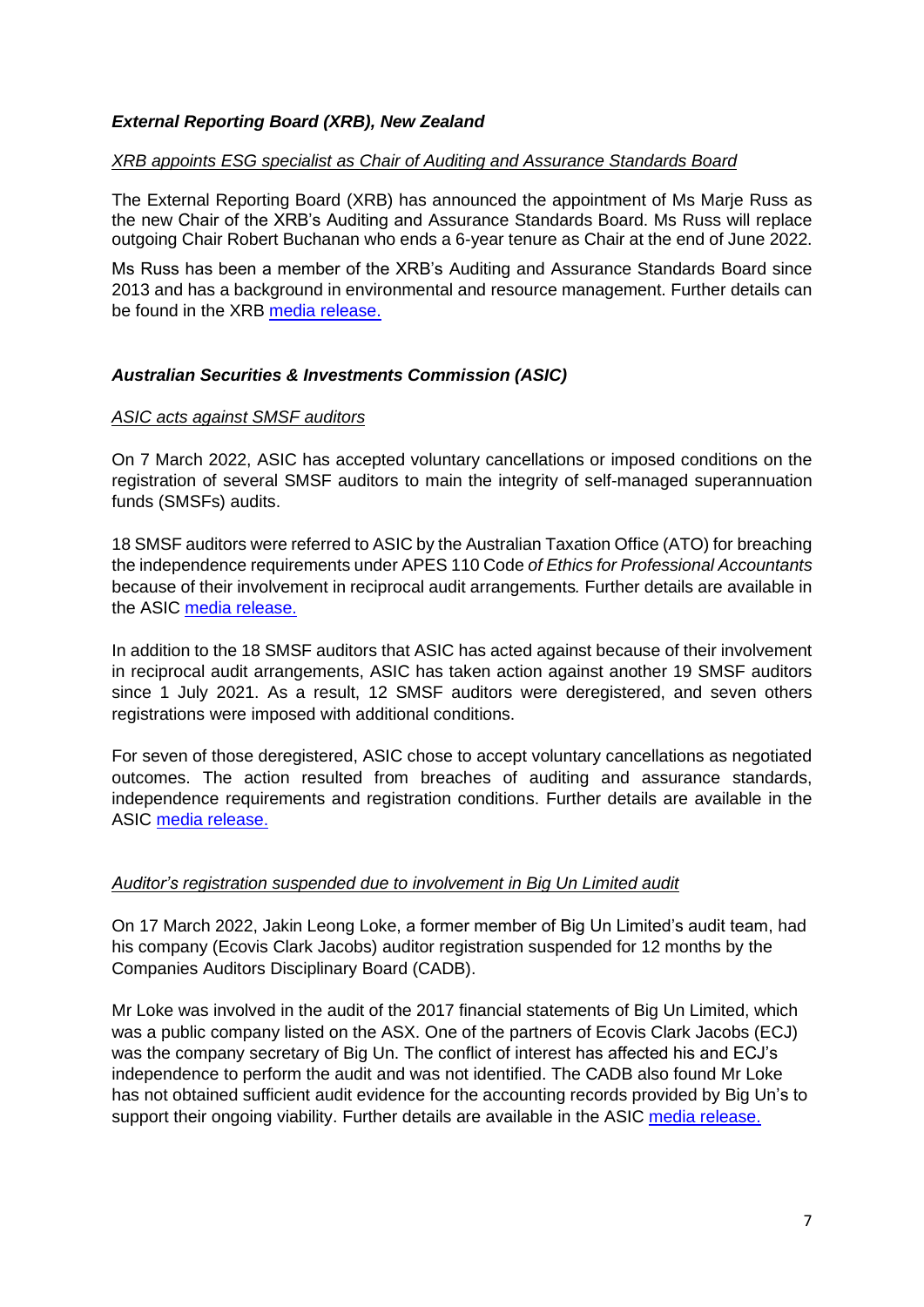# *Auditing and Assurance Standards Board (AUASB)*

## *Request for Comments on AUASB Exposure Draft Aligning Existing Australian- Specific AUASB Standards with New, Revised Quality Management Standards*

The Auditing and Assurance Standards Board (AUASB) has issued Exposure Draft [ED 01/22](https://www.auasb.gov.au/media/euqpmw1i/ed01_05-22.pdf)  *[Proposed Conforming and Consequential](https://www.auasb.gov.au/media/euqpmw1i/ed01_05-22.pdf) Amendments to the Australian- Specific AUASB [Standards as a result of the New and Revised Quality Management Standards](https://www.auasb.gov.au/media/euqpmw1i/ed01_05-22.pdf)*, for public comment. The closing date for the public comment is 10 June 2022. The purpose of ED 01/22 was to align AUASB with the new quality management standards. Further details are available in the AUASB [media release.](https://www.auasb.gov.au/news/request-for-comments-on-auasb-exposure-draft-aligning-existing-australian-specific-auasb-standards-with-new-revised-quality-management-standards/) 

### *New AUASB Bulletin Quality Management Standards – Enhancing Audit Quality*

On 12 May 2022, the AUASB published the Bulletin [Quality Management Standards-](https://www.auasb.gov.au/media/ys5cdpu5/bulletin_qms_enhanceaq_05-22.pdf)[Enhancing Audit Quality,](https://www.auasb.gov.au/media/ys5cdpu5/bulletin_qms_enhanceaq_05-22.pdf) highlighting how the new quality management standards will enhance audit quality and how firms will benefit from the improvement. Further details are available in the AUASB [media release.](https://www.auasb.gov.au/news/new-auasb-bulletin-quality-management-standards-enhancing-audit-quality/) 

# *Australian Taxation Office (ATO)*

#### *Greater independence for the Tax Practitioners Board*

The Government has secured the Commissioner of Taxation's agreement to delegate the power to appoint the TPB's Chief Executive Officer to the TPB Chair. The changes will enhance the independence and collaborative role of TBP and ATO. Further details are available in the Treasury [media release.](https://ministers.treasury.gov.au/ministers/michael-sukkar-2019/media-releases/greater-independence-tax-practitioners-board) 

### *APESB Submissions and other activities*

### *Webinar on the reissued APES 320*

APESB hosted a webinar on the reissued APES 320 *Quality Management for Firms that provided Non-Assurance Services* on 3 May 2022. This standard will replace the extant APES 320 *Quality Control for Firms* from 1 January 2023.

The Webinar was presented by Channa Wijesinghe, APESB's CEO, Jon Reid, APESB's Senior Technical Manager. and Matthew Zappulla, Technical Director of the AUASB and covered:

- the background to the reissue of APES 320 and the AUASB's new ASQM1;
- an overview of key revisions to APES 320, including considerations for SMPs;
- the types of services covered by APES 320 and ASQM 1; and
- planning considerations for 'hybrid' firms that provide assurance and non-assurance services.

Click [here](https://us02web.zoom.us/webinar/register/WN_WyZQ4JR_QUCv9xlZLxV_lw) to watch the recording (passcode: z58\$bvEs) or [review the slides.](https://apesb.org.au/wp-content/uploads/2022/05/APESB_Presentation_APES_320_Reissued_May_22.pdf)